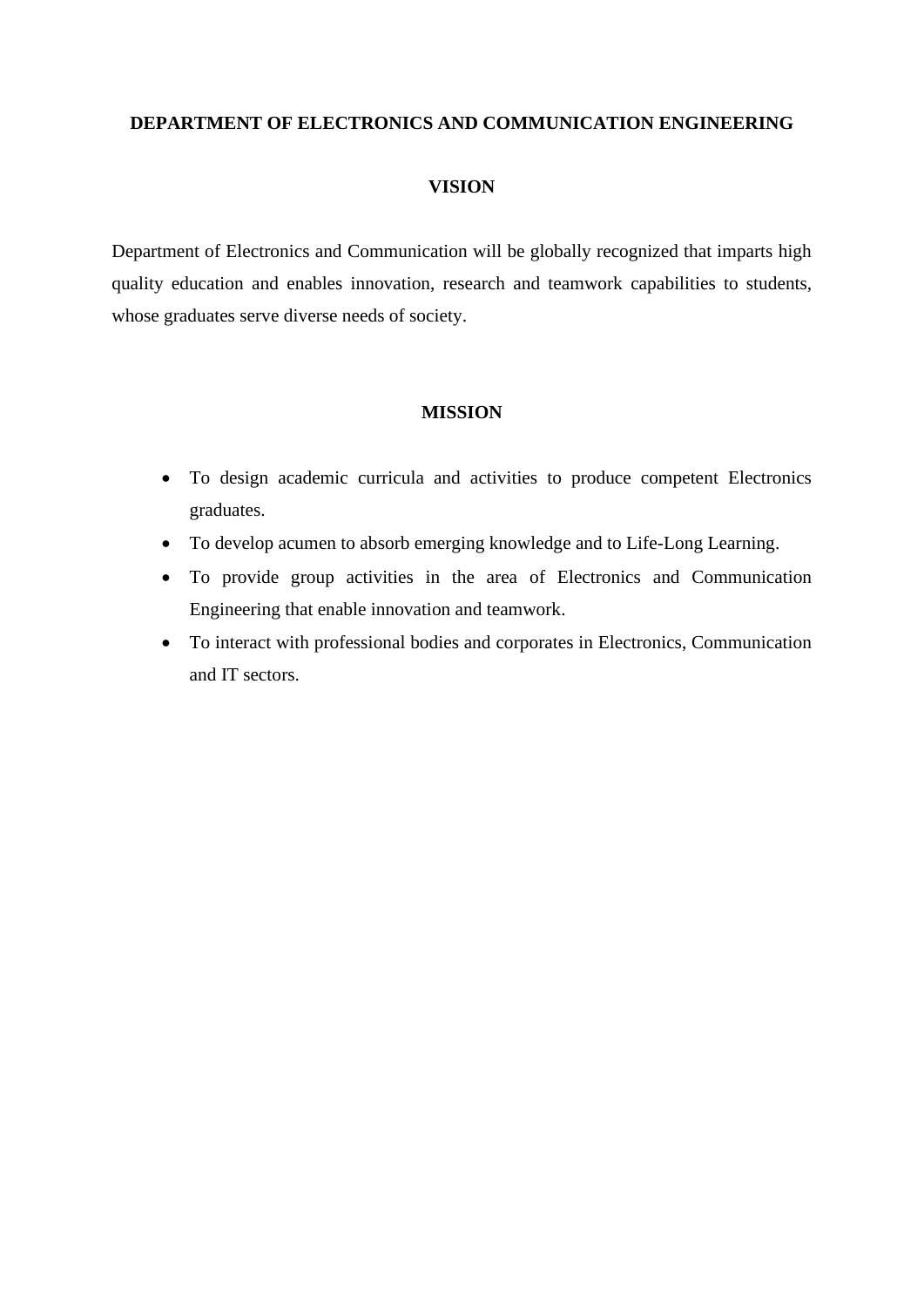### **GRADUATES ATTRIBUTES**

### **1. Scholarship of knowledge**

Acquire in depth knowledge of specific discipline or professional area, including wider and global perspective, with an ability to discriminate, evaluate, analyse and synthesize existing and new knowledge and integration of the same for enhancement of knowledge.

### **2. Critical thinking**

Analyze complex engineering problems critically; apply independent judgment for synthesizing information to make intellectual and/or creative advances for conducting research in a wider theoretical, practical and policy context.

### **3. Problem solving**

Think laterally and originally, conceptualize and solve engineering problems, evaluate a wide range of potential solutions for those problems and arrive at feasible, optimal solutions after considering public health and safety, cultural, societal and environmental factors in the core areas of expertise.

### **4. Research skill**

Extract information pertinent to unfamiliar problems through literature survey and experiments, apply appropriate research methodologies, techniques and tools, design, conduct experiments, analyze and interpret data, demonstrate higher order skill and view things in a broader perspective, contribute individually/in group to the development of scientific/technological knowledge in one or more domains of engineering.

## **5. Usage of modern tools**

Create, select, learn and apply appropriate techniques, resources, and modern engineering and IT tools, including prediction and modeling to complex engineering activities with an understanding of the limitations.

## **6. Collaborative and multidisciplinary work**

Possess knowledge and understanding of group dynamic, recognize opportunities and contribute positively ton collaborative- multidisciplinary scientific research, demonstrate a capacity a capacity for self-management and teamwork, decision making based on open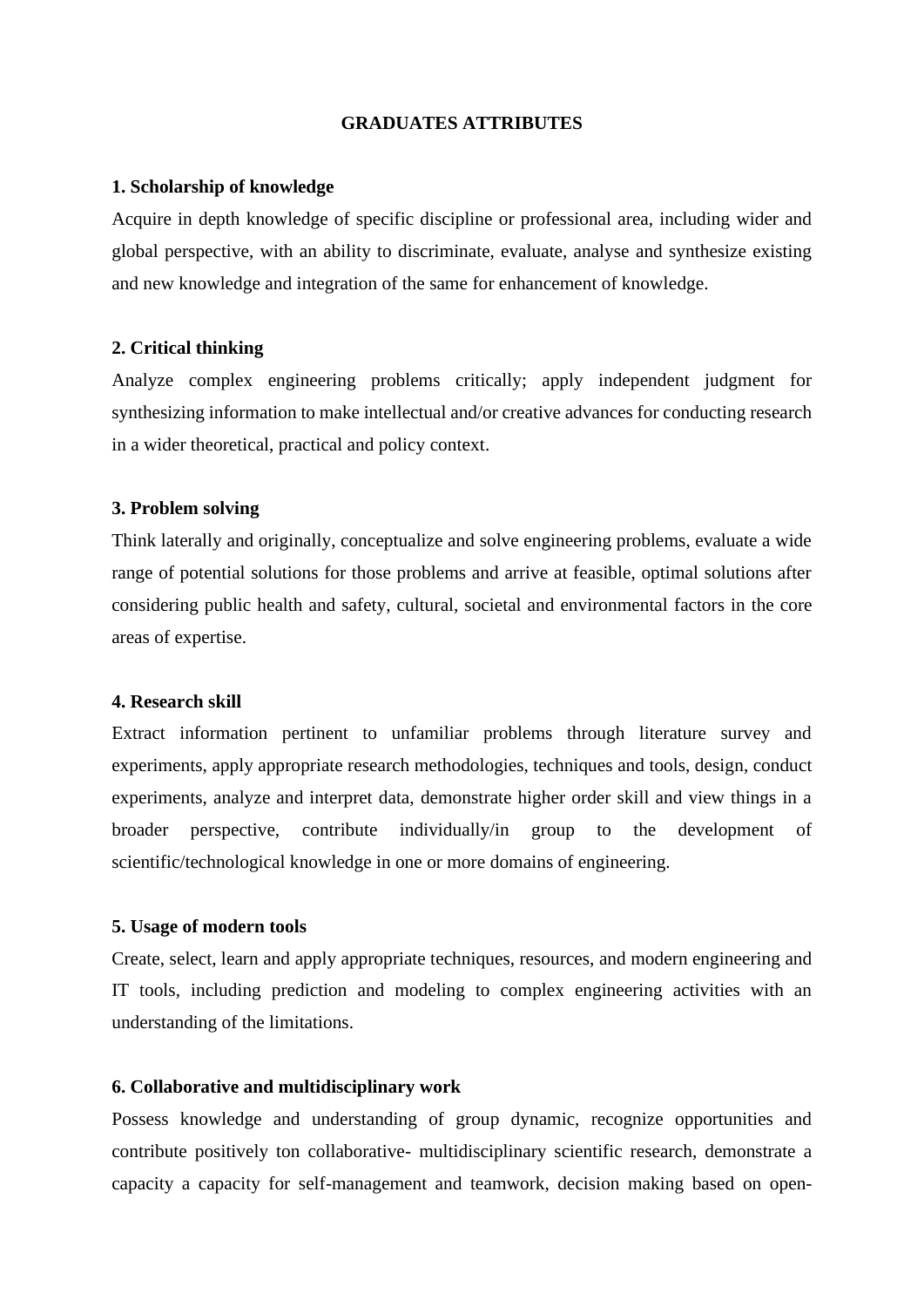mindedness, objectivity and rational analysis in order to achieve common goals and further the learning of themselves as well as others.

## **7.Project management and finance**

Demonstrate knowledge and understanding of engineering and management principles and apply the same to one's own work, as a member and leader in a team, manage projects efficiently in respective disciplines and multidisciplinary environments after consideration of economical; and financial factors.

## **8. Communication**

Communicate with the engineering community, and with society at large, regarding complex engineering activities confidently and effectively such as, being able to comprehend and write effective reports and design documentation by adhering to appropriate standards, make effective presentations, and give and receive clear instructions.

## **9.Life – long learning**

Recognize the need for, and have the preparation and ability to engage in life – long learning independently, with a high level of enthusiasm and commitment to improve knowledge and competence continuously.

### **10.Ethical practices and social responsibility**

Acquire professional and intellectual integrity, professional code of conduct, ethics of research and scholarship, consideration of the impact of research outcomes on professional practices and an understanding of responsibility to contribute to the community for sustainable development of society.

### **11.Independent and reflective learning**

Observe and examine critically the outcomes of one's actions and make corrective measures and subsequently learn from mistakes without depending on external feedback.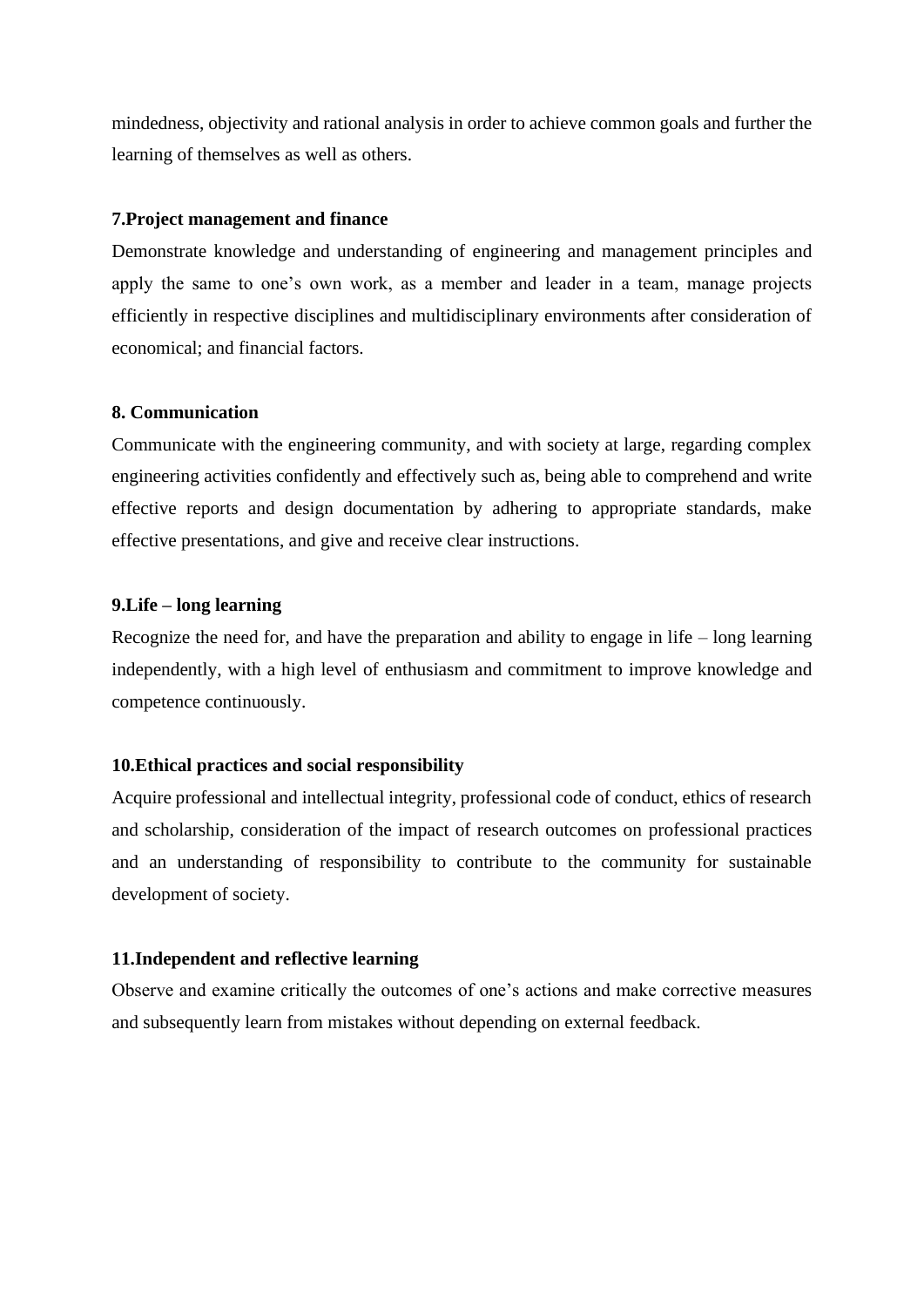#### **PROGRAM EDUCATIONAL OBJECTIVES (PEOs)**

- **PEO1:** In-depth knowledge about Networking and Internet Engineering to analyze, evaluate and design networks
- **PEO2:** Knowledge to carry out research in Networking and Internet Engineering areas
- **PEO3:** Professional ethics, integrity, team work and leadership qualities

### **PROGRAM SPECIFIC OBJECTIVES (PSOs)**

- **PSO1:** Skills to adapt and to offer optimized solutions to new networking and internet related requirements
- **PSO2:** Ability to learn and adapt to different networking tools and techniques
- **PSO3:** Able to secure large network and prevent cyber hacking

## **PROGRAM OBJECTIVES (POs)**

- **PO1:** Independently carry out research/investigation and development work to solve practical problems in the field of Computer Networking and Internet Engineering.
- **PO2:** Write and present a substantial technical report/paper/document related to Networking and Internet Engineering.
- **PO3:** Demonstrate ethics and social responsibilities in the field of Computer Networking and Internet Engineering.
- **PO4:** Adapt themselves to new network discipline and provide necessary solutions.
- **PO5:** Setup and independently manage security issues in Networks.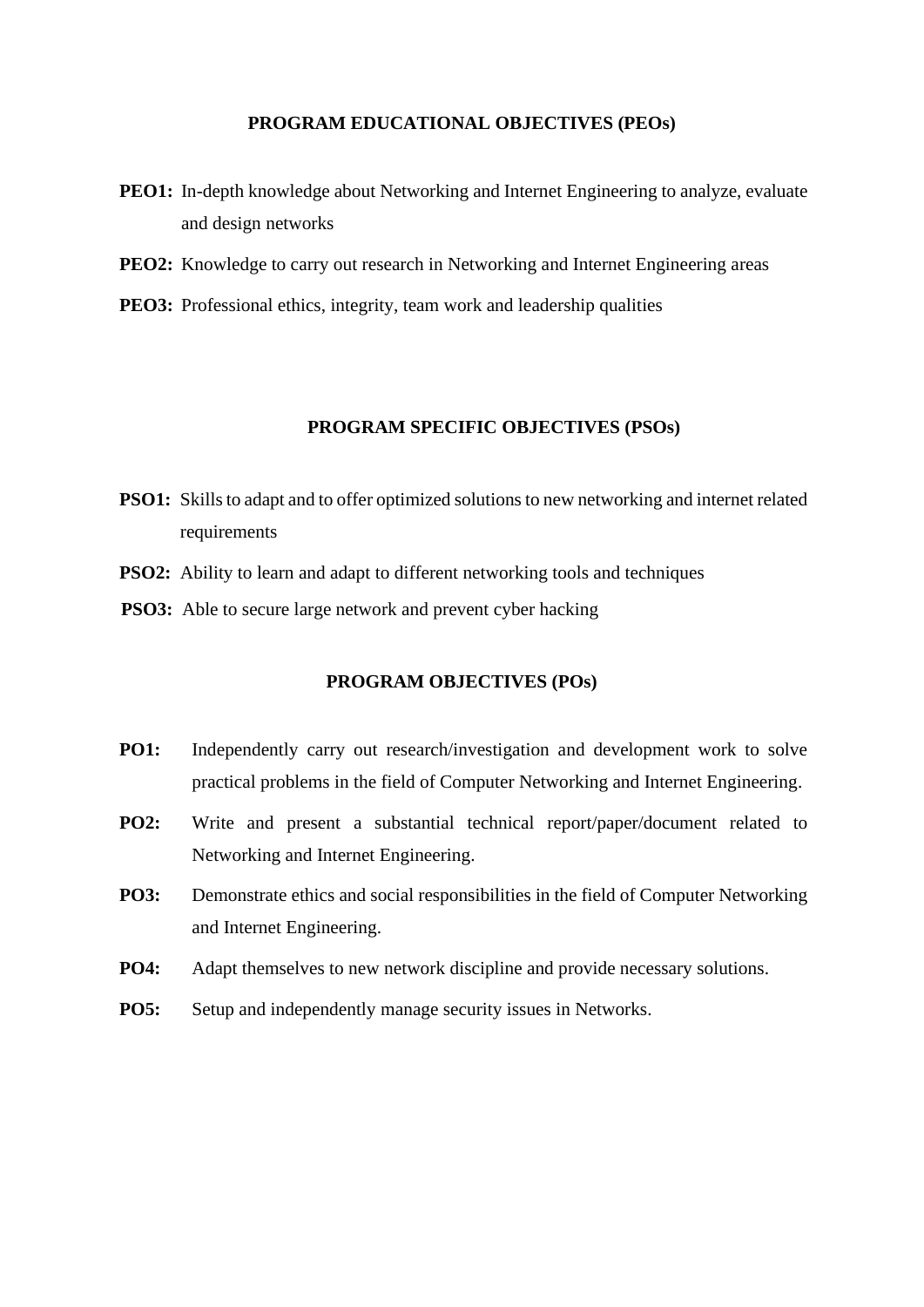# **Scheme for I Year**

| <b>I SEMESTER M.Tech</b><br>NETWORKING AND INTERNET ENGINEERING |                                          |                                                                               |                 |                |                |                |  |
|-----------------------------------------------------------------|------------------------------------------|-------------------------------------------------------------------------------|-----------------|----------------|----------------|----------------|--|
|                                                                 | <b>Sl. No.</b><br><b>Subject</b><br>Code |                                                                               | <b>Hrs/week</b> |                |                | <b>Credits</b> |  |
|                                                                 |                                          | L                                                                             | т               | P              |                |                |  |
| 1                                                               | AMT1C01                                  | <b>Advanced Mathematics</b>                                                   | $\overline{A}$  | $\Omega$       | $\Omega$       | 4              |  |
| $\overline{2}$                                                  | MNI1C01                                  | Probability Statistics and Queuing<br>Theory                                  | $\overline{A}$  | $\overline{2}$ | $\theta$       | 5              |  |
| 3                                                               | MNI1C02                                  | <b>Network Programming</b>                                                    | 4               | 2              | $\Omega$       | 5              |  |
| 4                                                               | MNI1C03                                  | <b>Information and Network Security</b>                                       | 3               | $\overline{2}$ | $\Omega$       | 4              |  |
| 5                                                               | MNI1E1XX                                 | Department Elective-1                                                         | 3               | $\theta$       | $\Omega$       | 3              |  |
| 6                                                               | MNI1E2XX                                 | Department Elective-2                                                         | 3               | $\theta$       | $\theta$       | 3              |  |
| 7                                                               | MNI1C04                                  | <b>Research Methodology</b>                                                   | $\overline{2}$  | $\Omega$       | $\Omega$       | $\overline{2}$ |  |
| 8                                                               | MNI1L01                                  | <b>Information and Network Security</b><br>and Network Programming Laboratory | $\overline{0}$  | $\theta$       | $\overline{2}$ | 1              |  |
| 23<br>$\overline{2}$<br>27<br><b>Total</b><br>6                 |                                          |                                                                               |                 |                |                |                |  |
| <b>Total Contact Hrs./Week - 31</b>                             |                                          |                                                                               |                 |                |                |                |  |

| <b>ELECTIVES OFFERED</b> |                                        |                                    |                            |  |  |  |  |
|--------------------------|----------------------------------------|------------------------------------|----------------------------|--|--|--|--|
|                          | <b>Elective -1</b>                     | Elective-2                         |                            |  |  |  |  |
| <b>Sub Code</b>          | <b>Sub Name</b>                        | <b>Sub Code</b><br><b>Sub Name</b> |                            |  |  |  |  |
|                          | MNI1E101 Multimedia Communication      | MNI1E201                           | <b>Ethernet Technology</b> |  |  |  |  |
|                          | <b>MNI1E102</b> Wireless Adhoc Network | MNI1E202                           | Client server programming  |  |  |  |  |
| <b>MNI1E103</b>          | Big data                               | <b>MNI1E203</b>                    | Cyber security and Law     |  |  |  |  |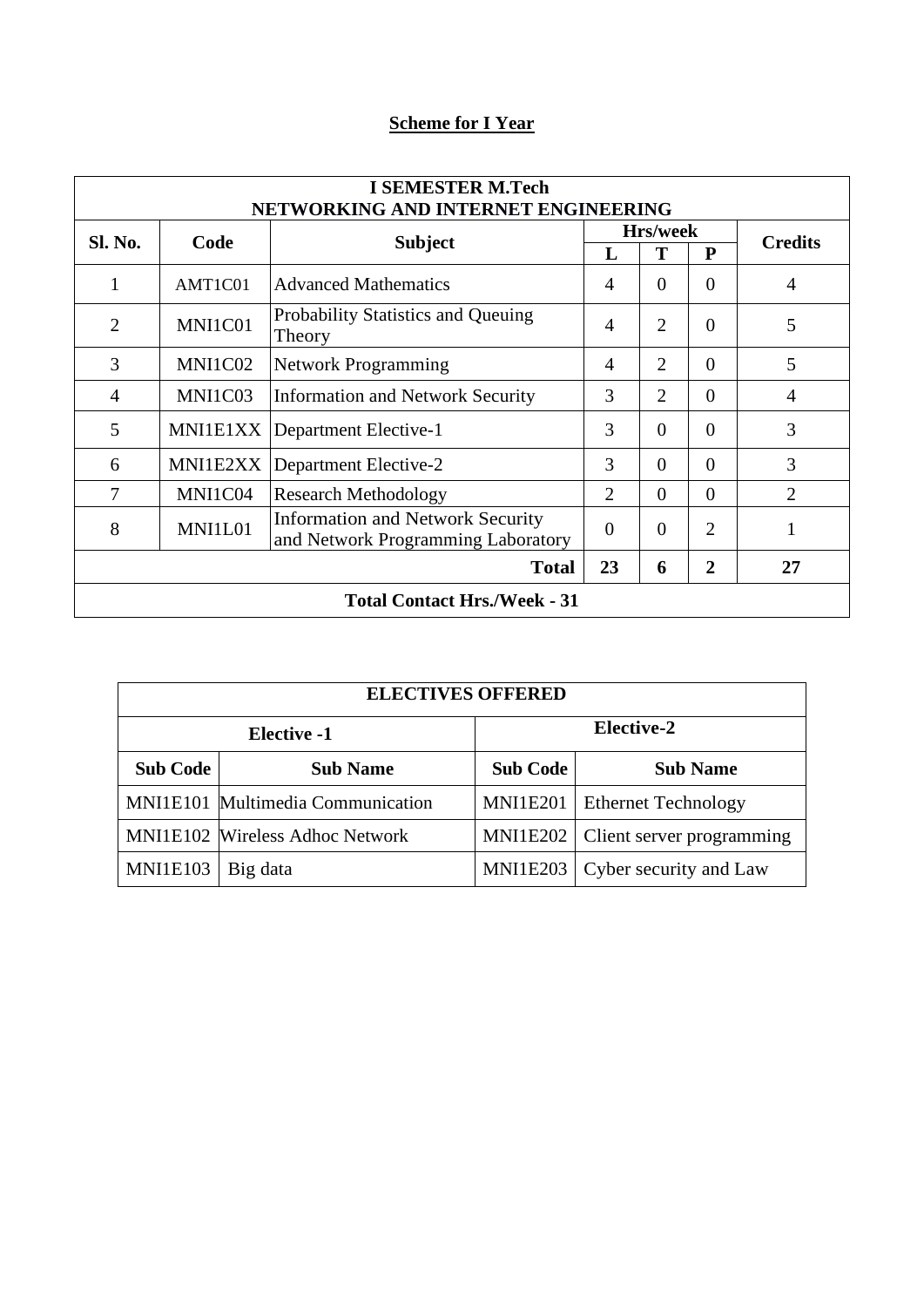# **Scheme for I Year**

| <b>II SEMESTER M.Tech</b><br>NETWORKING AND INTERNET ENGINEERING |                |                                       |                 |                             |                |                |
|------------------------------------------------------------------|----------------|---------------------------------------|-----------------|-----------------------------|----------------|----------------|
| <b>Sl. No.</b>                                                   | Code           | <b>Subject</b>                        | <b>Hrs/week</b> |                             |                | <b>Credits</b> |
|                                                                  |                |                                       | L               |                             | P              |                |
|                                                                  | MNI2C01        | <b>Network Protocol Design</b>        | 4               | $\mathcal{D}_{\mathcal{L}}$ | 0              | 5              |
| 2                                                                | MNI2C02        | <b>Mobile Application Development</b> | $\overline{4}$  | $\mathcal{D}_{\mathcal{L}}$ | $\Omega$       | 5              |
| 3                                                                | MNI2C03        | Protocol Engineering                  | 4               | $\Omega$                    | $\theta$       | 4              |
| $\overline{4}$                                                   | MNI2C04        | <b>JAVA</b> Technology                | 3               | $\mathfrak{D}$              | $\Omega$       | 4              |
| 5                                                                | MNI2E3XX       | Department Elective-3                 | 3               | 0                           | 0              | 3              |
| 6                                                                | MNI2E4XX       | Department Elective-4                 | 3               | $\Omega$                    | $\Omega$       | 3              |
|                                                                  | <b>MNI2IXX</b> | <b>Industry Driven Elective</b>       | 2               | $\Omega$                    | $\Omega$       | $\overline{2}$ |
| 8                                                                | MNI2L01        | Java and Mobile applications Lab      | $\Omega$        | $\Omega$                    | $\mathfrak{D}$ |                |
| Total $ 23 $<br>27<br>2<br>6                                     |                |                                       |                 |                             |                |                |
| <b>Total Contact Hrs./Week - 31</b>                              |                |                                       |                 |                             |                |                |

| <b>ELECTIVES OFFERED</b>        |                                            |                   |                             |  |  |  |  |  |
|---------------------------------|--------------------------------------------|-------------------|-----------------------------|--|--|--|--|--|
|                                 | Elective -3                                | <b>Elective-4</b> |                             |  |  |  |  |  |
| <b>Sub Code</b>                 | <b>Sub Name</b>                            | <b>Sub Code</b>   | <b>Sub Name</b>             |  |  |  |  |  |
| <b>MNI2E301</b>                 | Semantic Web and Social<br><b>Networks</b> | <b>MNI2E401</b>   | Internet of Things- (IoT)   |  |  |  |  |  |
| <b>MNI2E302</b>                 | <b>Bioinformatics</b>                      | <b>MNI2E402</b>   | <b>Storage Area Network</b> |  |  |  |  |  |
| <b>MNI2E303</b>                 | <b>Web Services</b>                        | <b>MNI2E403</b>   | Network Management          |  |  |  |  |  |
| <b>Industry Driven Elective</b> |                                            |                   |                             |  |  |  |  |  |
| <b>MNI2I01</b>                  | <b>IDE</b> (Industry Driven Elective)      |                   |                             |  |  |  |  |  |